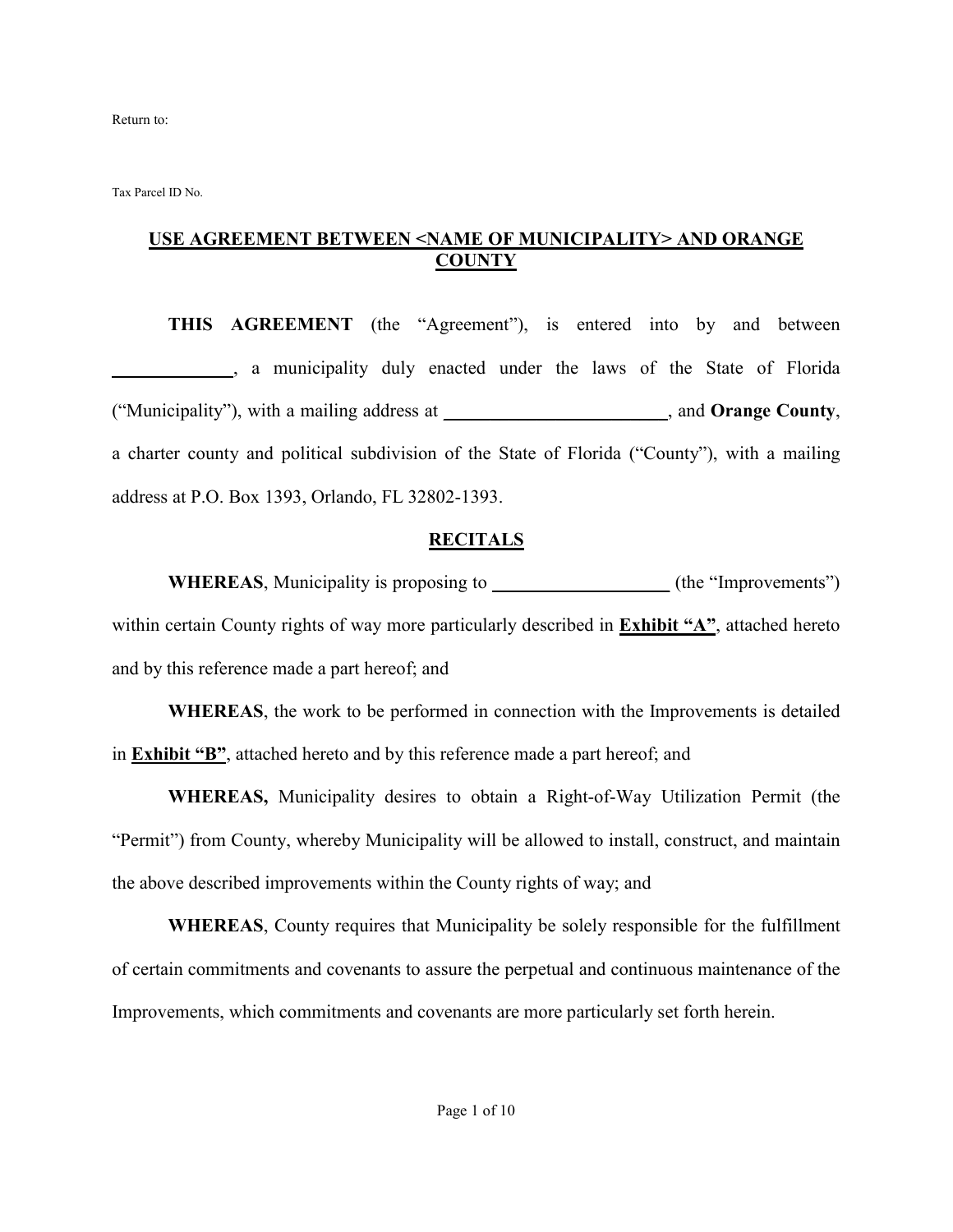**NOW**, **THEREFORE**, in consideration of the foregoing and of the terms and conditions set forth herein, the parties agree as follows:

- 1. **RECITALS**. The foregoing recitals are true and correct and form a material part of this Agreement.
- 2. **RIGHT-OF-WAY UTILIZATION PERMIT**. County shall issue a Permit to Municipality, subject to the terms of this Agreement. Municipality shall not, while installing or maintaining the Improvements, damage, or disturb any portion of the County rights of way without prior written approval by County and County's prior written approval of a plan to restore the County rights of way. Nothing contained herein or by virtue of the issuance of the Permit shall give or grant the Municipality any ownership rights to any portion of the County rights of way.
- 3. **IMPROVEMENTS**. Any Improvements that, in County's sole opinion, impede the functional operation of planned, proposed, or existing underdrains shall not be permitted under this Agreement. The Improvements shall be established and maintained in such a manner as will neither interfere with the use of the County rights of way by the public or County nor create a safety hazard on such County rights of way. If County determines, in its sole discretion, that the Improvements present a safety hazard, then Municipality, at its sole expense and at no cost to County, shall relocate the Improvements in such a manner as to eliminate the hazard, to the satisfaction of County.
- Page 2 of 10 4. **REMOVAL/RELOCATION**. If, in the sole opinion of County, the Improvements interfere with any construction, reconstruction, alteration,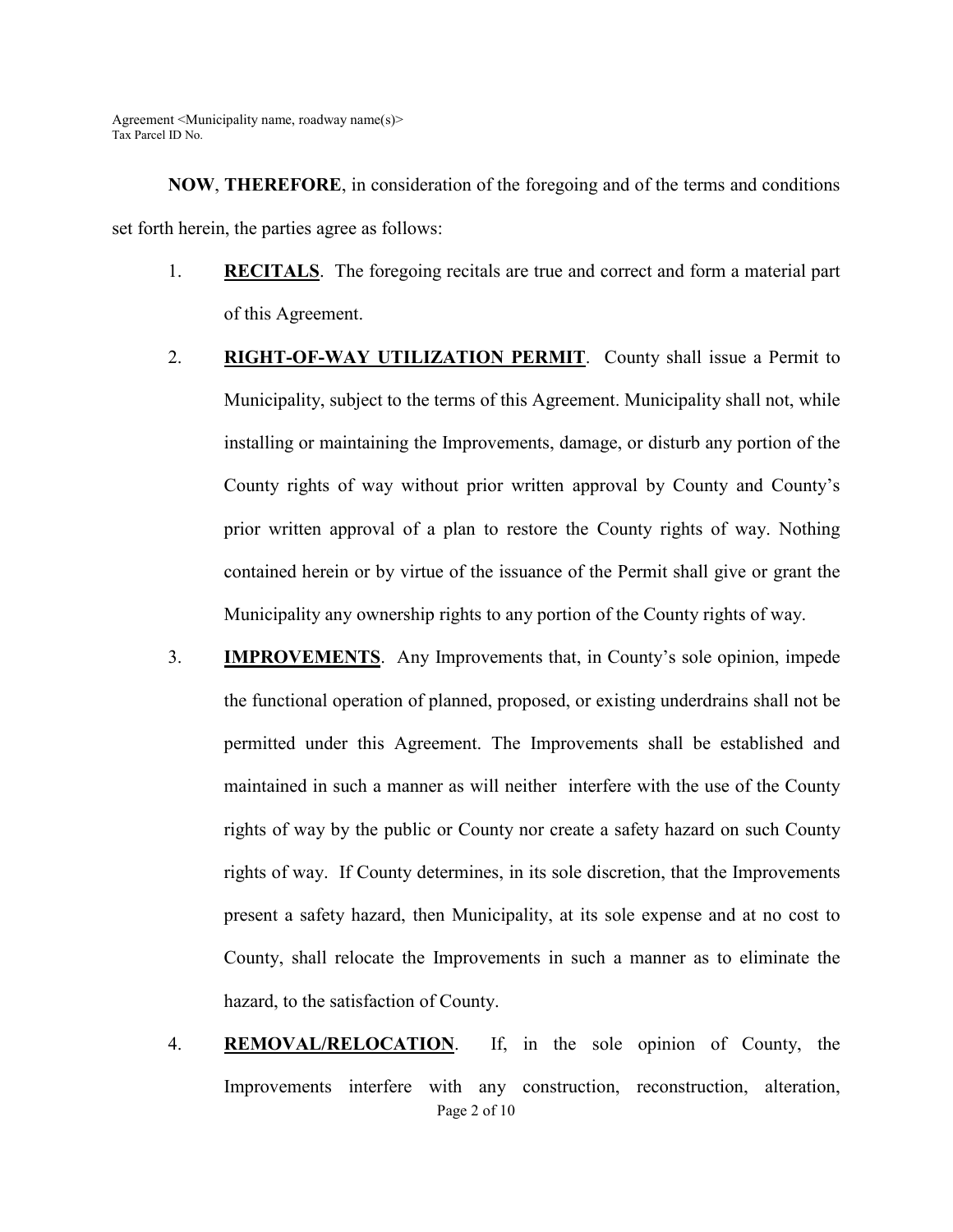> improvement, or maintenance which County desires to perform on, around, or under the County rights of way, or if County requests removal for any reason, then Municipality, upon receipt of a written notice from County, shall remove or relocate the Improvements as requested by County, and to County's satisfaction, within thirty (30) days of receipt of said notice. Any such relocation or removal of the Improvements shall be at the sole expense of Municipality and at no cost or expense to County.

- **5. INDEMNIFICATION**.Each party agrees to defend, indemnify, and hold harmless the other party, its officials, and employees from all claims, actions, losses, suits, judgments, fines, liabilities, costs, and expenses (including attorney fees) attributable to its negligent acts or omissions, or those of its officials and employees acting within the scope of their employment, or arising out of or resulting from the indemnifying party's negligent performance under this agreement. Nothing contained herein shall constitute a waiver of sovereign immunity or the provisions of Section 768.28, Florida Statutes. The foregoing shall not constitute an agreement by either party to assume any liability for the acts, omissions, and/or negligence of the other party.
- 6. **INSURANCE**. Without waiving its right to sovereign immunity as provided in Section 768.28, Florida Statutes, Municipality acknowledges to be self-insured for General Liability and Automobile Liability with coverage limits of as set forth in Section 768.28, Florida Statutes. Municipality agrees to maintain commercial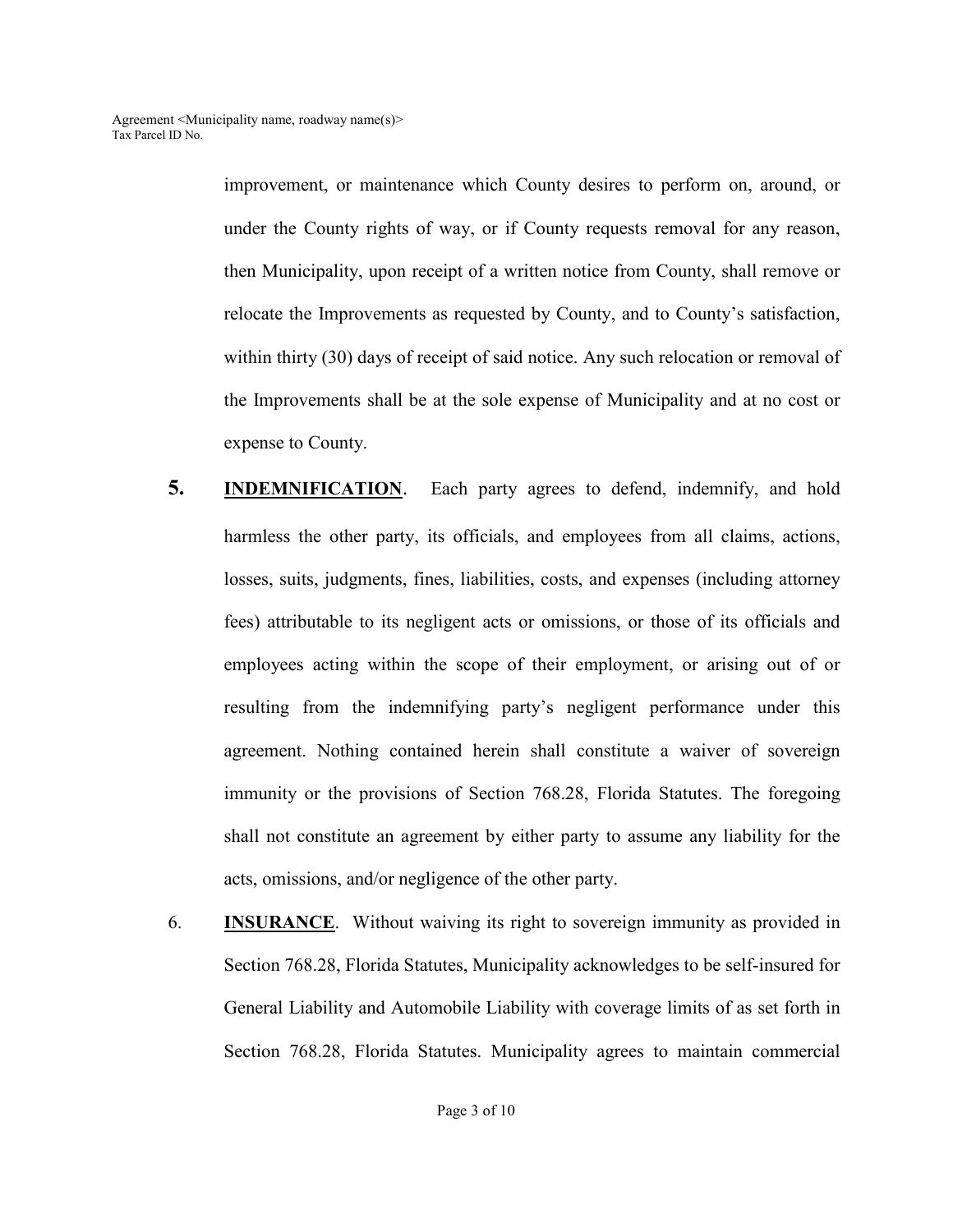insurance or to be self-insured for Workers' Compensation & Employers' Liability in accordance with Florida Statute 440. Upon request Municipality shall provide an affidavit or Certificate of Insurance evidencing self-insurance or commercial insurance up to sovereign immunity limits, which County agrees to find acceptable for the coverage mentioned above. County's failure to request proof of insurance or to identify any deficiency in coverage or compliance with the foregoing requirements shall not relieve Municipality of its liability and obligations under this agreement. Municipality shall require all contractors performing work within the County rights of way or easement areas to procure and maintain workers' compensation, commercial general liability, business auto liability, and contractor's pollution liability coverage. Each party shall be listed as an additional insured on all general liability policies.

- 7. **RECORDING**. This Agreement shall be recorded in the Public Records of Orange County, Florida, within thirty (30) days of its execution by the last party to execute it. Promptly upon execution of this Agreement, Municipality shall pay to County an amount equal to the applicable cost of recording this Agreement in the Public Records of Orange County, Florida; or in the alternative, Municipality shall record this Agreement at its cost in the Public Records of Orange County, Florida.
- 9. **DURATION**. The provisions, restrictions, and covenants of this Agreement shall bind the parties for a period of twenty-five (25) years from the date this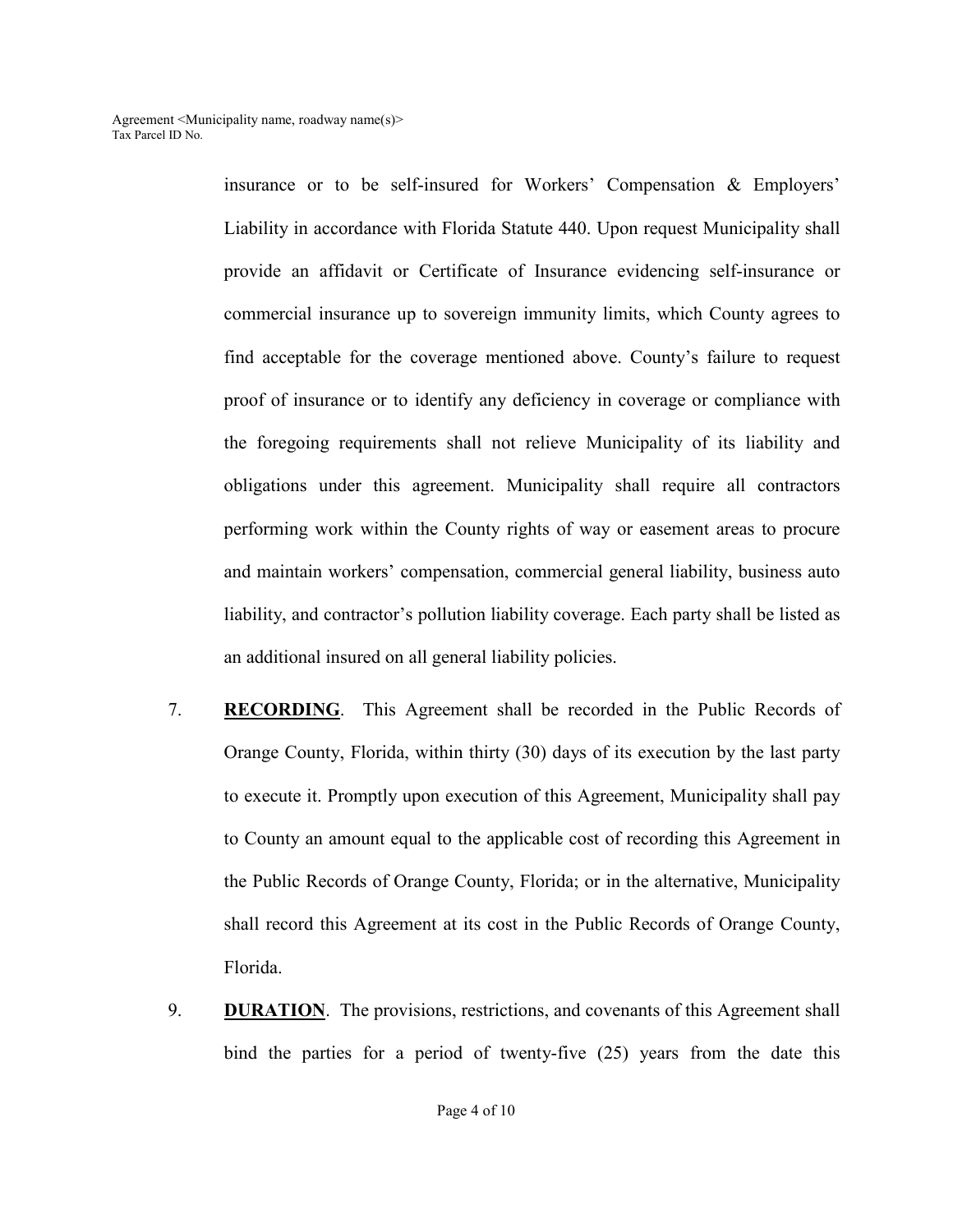Agreement is recorded in the Public Records of Orange County, Florida. Thereafter, this Agreement shall be automatically extended for successive periods of ten (10) years each, unless a written instrument agreeing to revoke said provisions, restrictions, and covenants is approved by a majority of the Orange County Board of County Commissioners and the governing body of the Municipality. No such agreement to revoke shall be effective until said written instrument has been signed, acknowledged, and recorded in the Public Records of Orange County, Florida. Notwithstanding any of the above provisions, County shall have the right to cancel this Agreement upon thirty (30) days prior written notice to Municipality. No such cancellation shall be effective until a written instrument has been executed and acknowledged by the Board of County Commissioners and recorded in the Public Records of Orange County, Florida.

- 10. **AMENDMENT**. The provisions, restrictions, and covenants of this Agreement shall not be modified or amended except in a written instrument approved by a majority of the Orange County Board of County Commissioners and the governing body of the Municipality. No such modification or amendment shall be effective until said written instrument has been signed, acknowledged, and recorded in the Public Records of Orange County, Florida.
- 11. **COMPLIANCE WITH APPLICABLE LAWS**. Municipality shall comply with all applicable state laws and county ordinances, including the Orange County Right-of-Way Utilization Regulations.
- Page 5 of 10 12. **DISCLAIMER OF COUNTY RESPONSIBILITY**. Nothing contained herein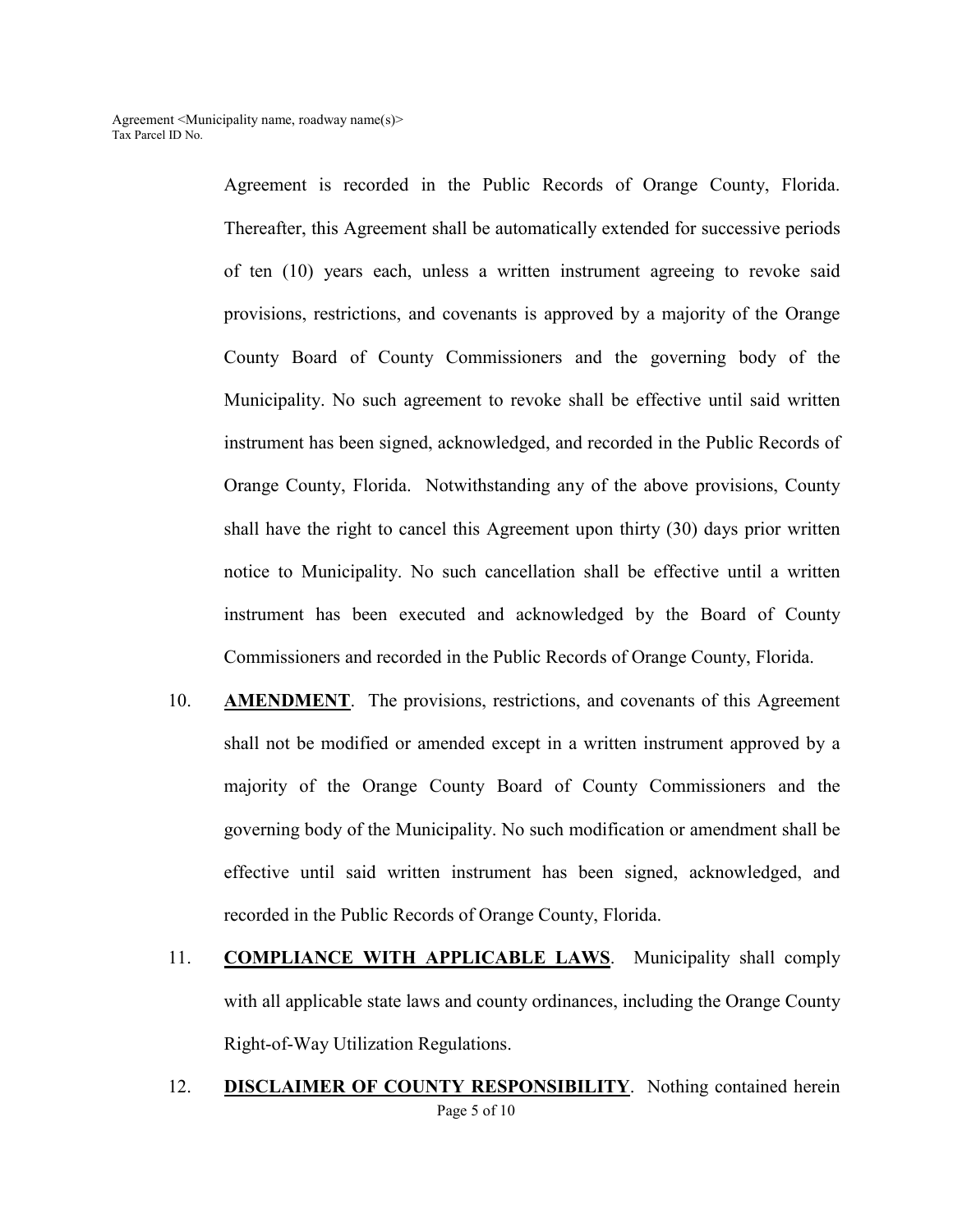shall create any obligation on the part of County to maintain or participate in the maintenance of the Improvements.

13. **EFFECTIVE DATE**. This Agreement shall take effect upon being recorded in the Public Records of Orange County, Florida.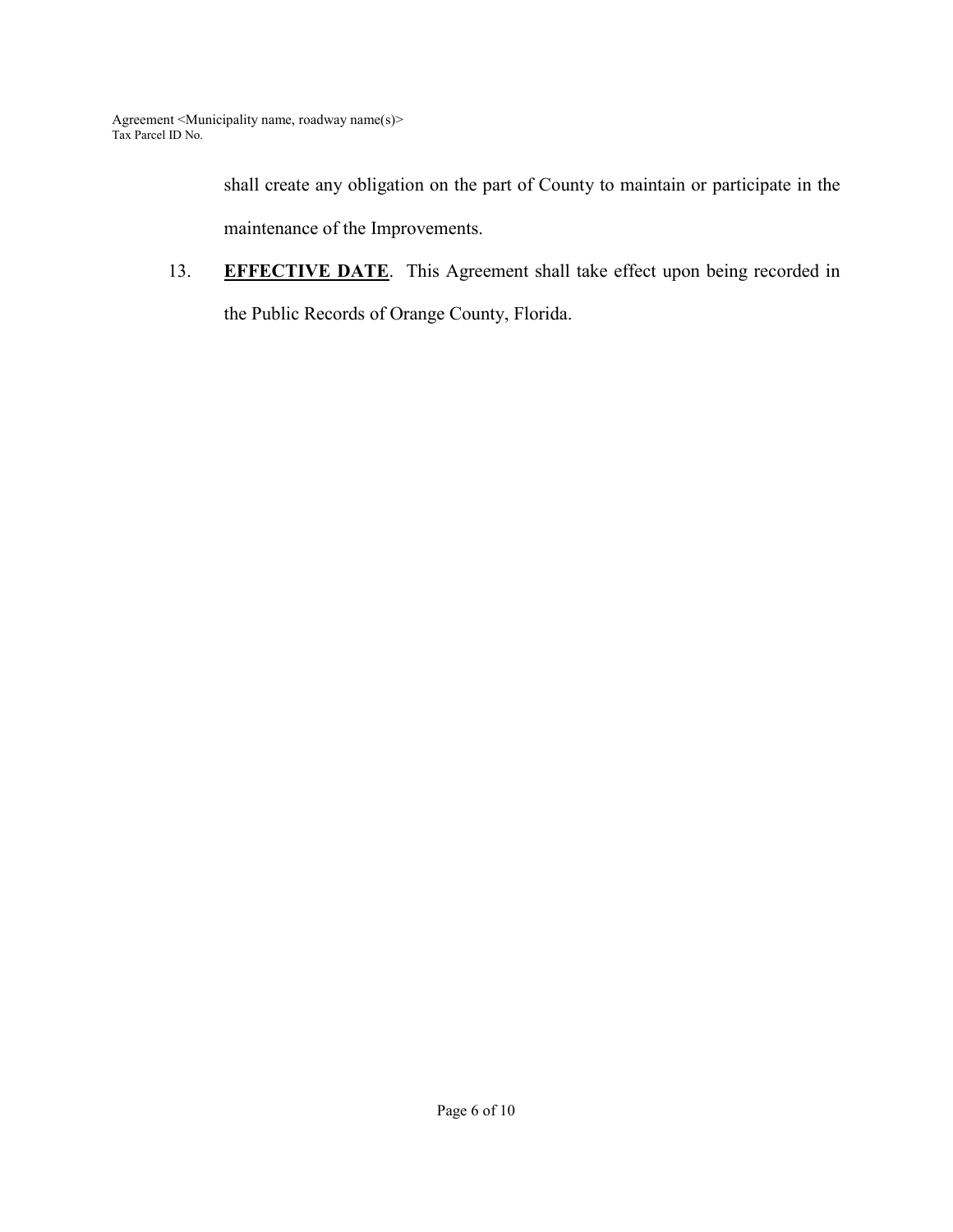**IN WITNESS WHEREOF**, the parties have caused this Agreement to be duly executed

by their respective duly authorized representatives on the dates set forth below.

### **COUNTY**

ORANGE COUNTY, FLORIDA By: Board of County Commissioners

By: \_\_\_\_\_\_\_\_\_\_\_\_\_\_\_\_\_\_\_\_\_\_\_\_\_\_

 **Jerry L. Demings**  Orange County Mayor

Date:

ATTEST: Phil Diamond, CPA, County Comptroller As Clerk of the Board of County Commissioners

By: \_\_\_\_\_\_\_\_\_\_\_\_\_\_\_\_\_\_\_\_\_\_\_\_\_\_\_\_\_\_

Deputy Clerk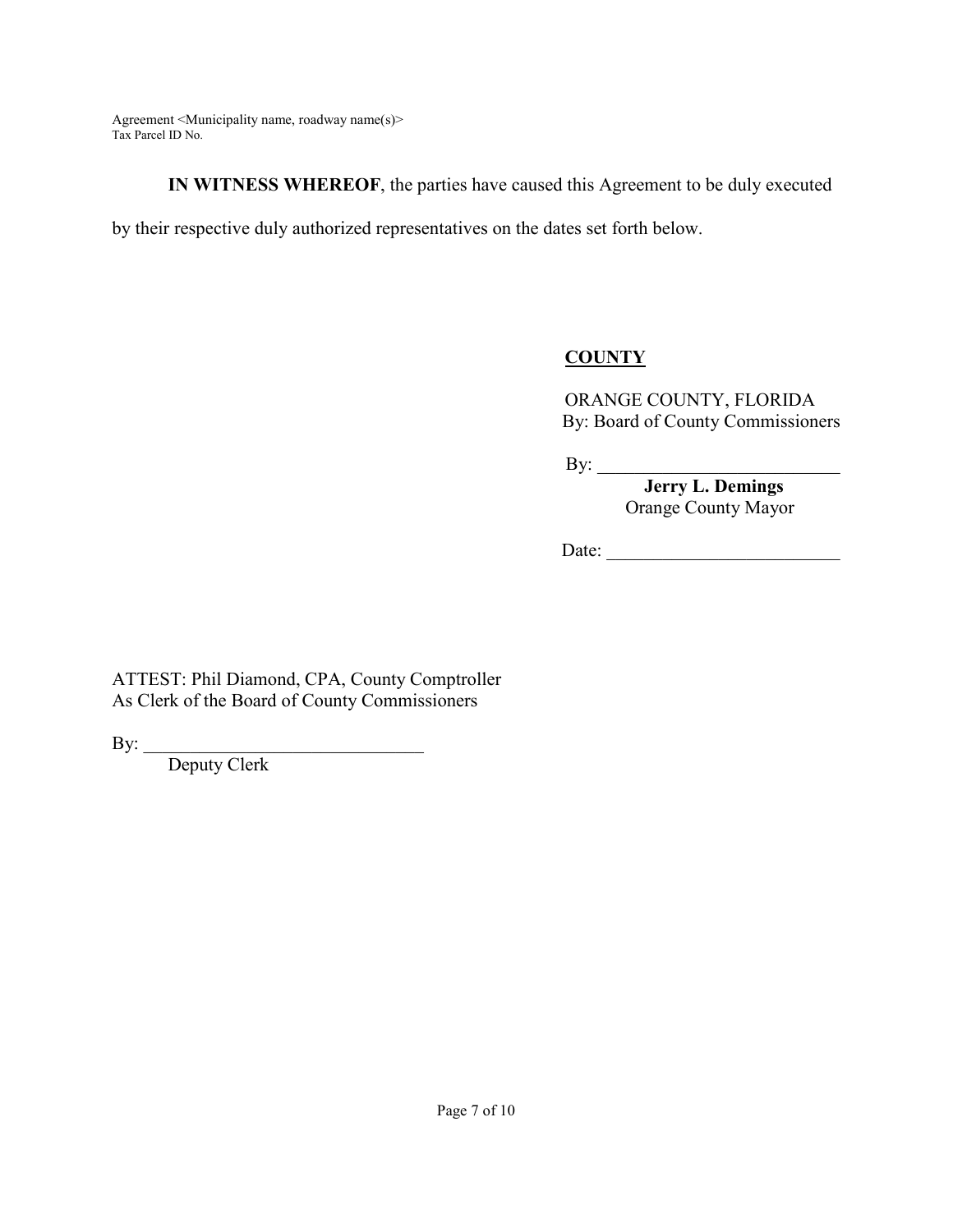### <**NAME OF MUNICIPALITY>**

| Bv:<br> |
|---------|
|---------|

<name>

Title: \_\_\_\_\_\_\_\_\_\_\_\_\_\_\_\_\_\_\_\_\_\_\_\_\_\_\_\_\_\_\_

Date:

#### ATTEST:

By:  $\qquad$ 

 $\leq$ name $\geq$ 

Title: \_\_\_\_\_\_\_\_\_\_\_\_\_\_\_\_\_\_\_\_\_\_\_\_\_\_\_\_\_\_\_

# **STATE OF \_\_\_\_\_\_\_\_\_\_\_\_\_\_\_\_\_\_\_\_ COUNTY OF \_\_\_\_\_\_\_\_\_\_\_\_\_\_\_\_\_\_**

The foregoing instrument was acknowledged before me **by means of physical presence / online notarization**, this **(date)** by **(name of officer or agent)**, **(title of officer or agent)**, who is personally known to me or has produced **(type of identification)**, as identification.

> Signature of person taking acknowledgement Name typed, printed or stamped: Tittle or rank**: \_\_\_\_\_\_\_\_\_\_\_\_\_\_\_\_\_\_\_\_\_\_\_\_**

 $\mathcal{L}_\text{max}$  and  $\mathcal{L}_\text{max}$  and  $\mathcal{L}_\text{max}$  and  $\mathcal{L}_\text{max}$ 

Page 8 of 10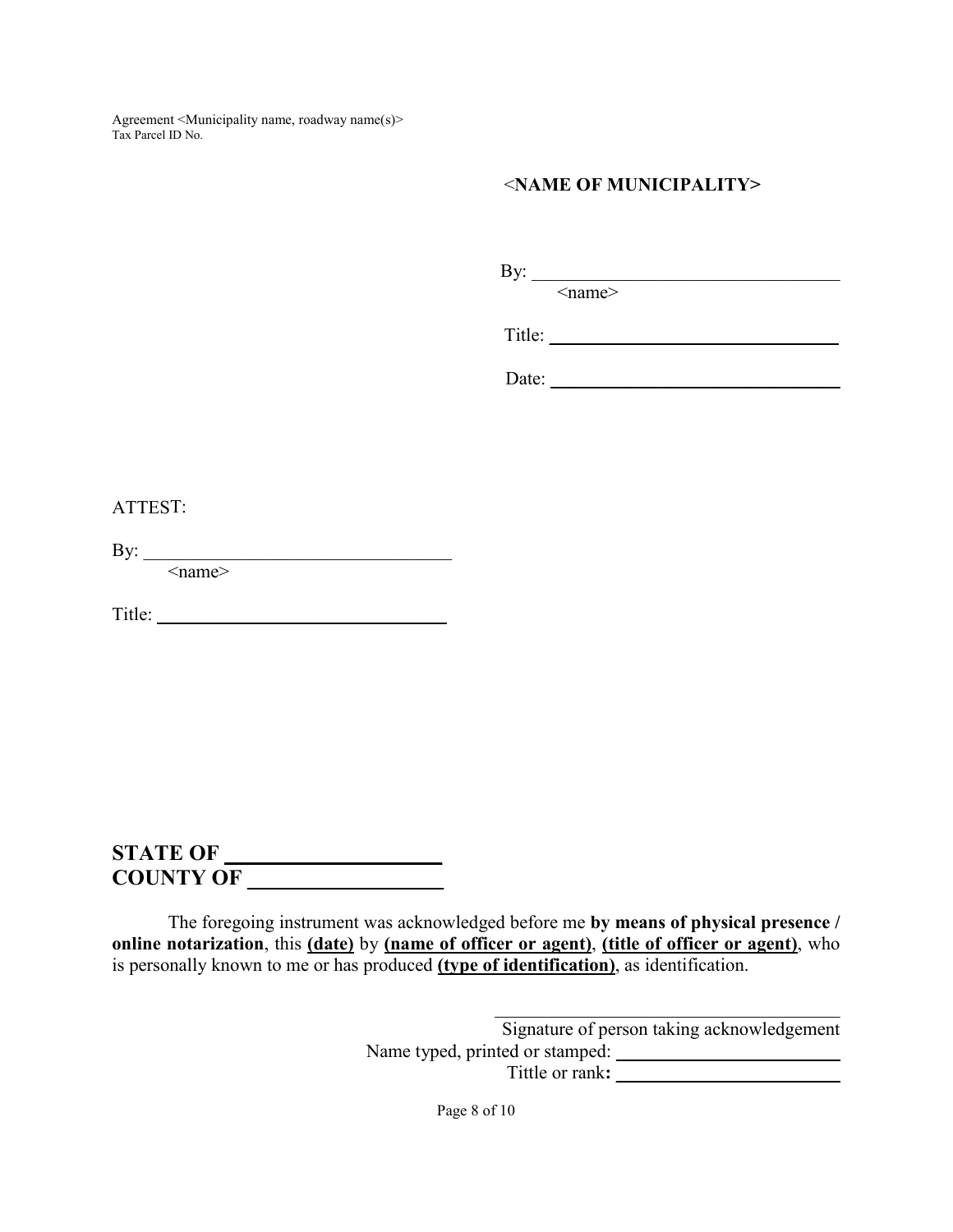## **EXHIBIT "A"**

Legal description and sketch of description of County rights-of-way

[See attached **\_\_** page(s)]